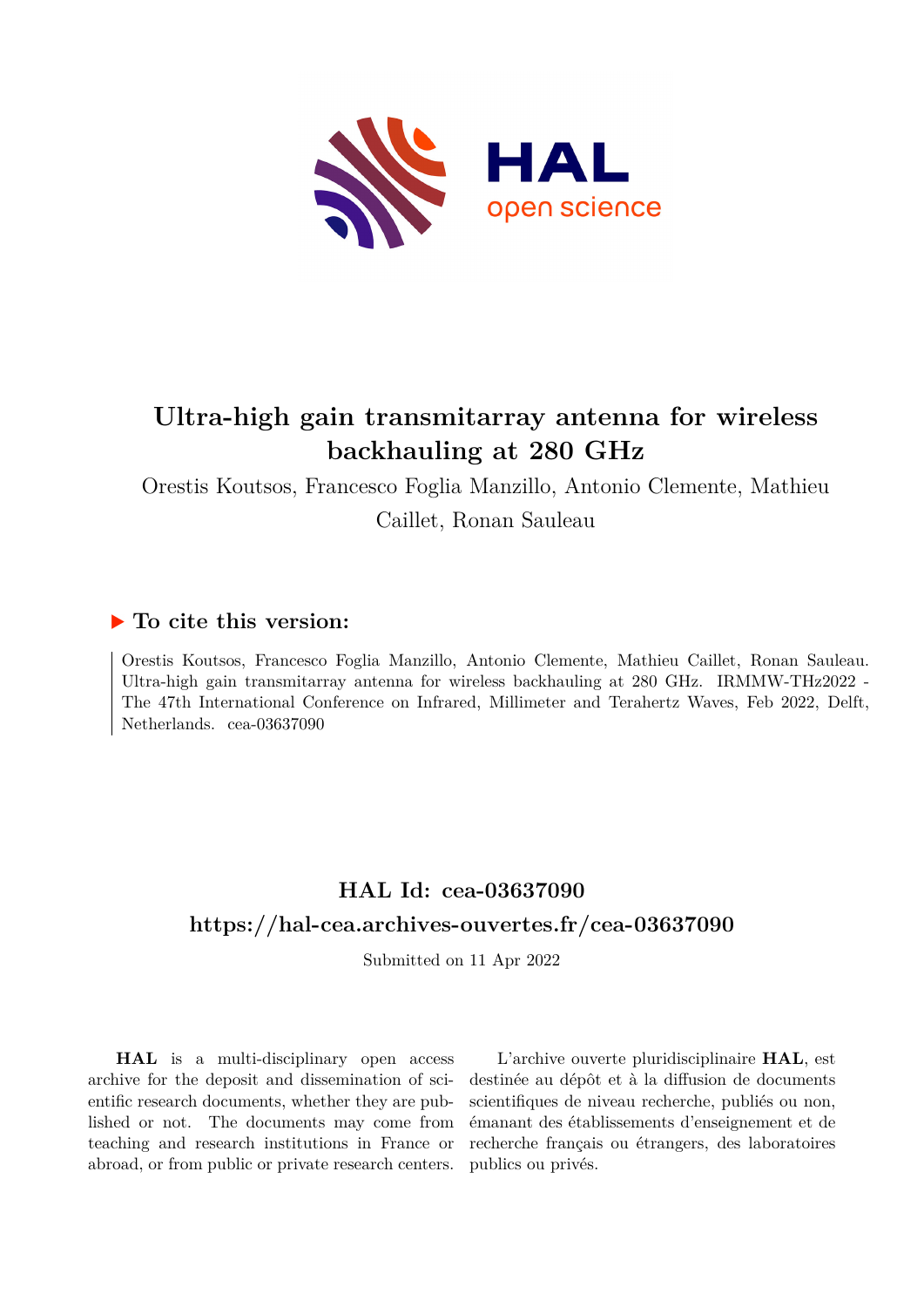## Ultra-high Gain Transmitarray Antenna for Wireless Backhauling at 280 GHz

Orestis Koutsos<sup>1,2</sup>, Francesco Foglia Manzillo<sup>1</sup>, Antonio Clemente<sup>1</sup>, Mathieu Caillet<sup>1</sup> and Ronan

Sauleau<sup>2</sup>

<sup>1</sup>CEA-Leti, Univ. Grenoble-Alpes, 38054 Grenoble, France <sup>2</sup>Univ. Rennes, CNRS, IETR – UMR 6164, 35000 Rennes, France

*Abstract* **— An ultra-high gain transmitarray antenna for pointto-point backhaul links at 280 GHz is presented here. The proposed array exhibits a 3-bit phase resolution, comprising only three metal layers and no metallized vias. Thanks to a dedicated synthesis procedure, the unit-cells achieve very low losses, full phase coverage and are compatible with a standard printed circuit board process. A 140×140-element transmitarray is numerically optimized and experimentally characterized, using a 10 dBi horn as a feed. A peak gain of 44.5 dBi with 52.3% aperture efficiency and 0.9**° **half-power beamwidth are reported at the center frequency.** 

#### I. INTRODUCTION

THE use of the unregulated sub-THz spectrum around 300<br>
GHz can be a key enabler for future high-speed wireless GHz can be a key enabler for future high-speed wireless communications, enabling unprecedented data-rate capability. In this beyond-5G network vision, one of the most important blocks is the point-to-point backhaul, which should support fixed links for stationary outdoor connections over range up to a hundred of meters. These systems require naturally ultra-directive antennas with high radiation efficiency, to compensate for the extremely high propagation losses.

The key to achieving ultra-high gain with good performance is the selection of a low-loss beamforming architecture. Classical dielectric lenses [1], quasi-optical systems [2] and waveguide-based corporate-feed slot arrays [3] have been recently proposed for sub-THz applications. However, dielectric lens antennas are bulky and with limited beamsteering capability. Moreover, at these frequencies, they become sensitive to manufacturing and achieve reduced radiation efficiency due to the dielectric losses. In the case of the quasi-optical networks and the corporate-feed arrays, their implementation requires expensive micromachining techniques to attain low-loss and broadband performance. These costly fabrication processes are not suitable for the expected massive antenna deployment in densified networks.

Transmitarrays (TAs) are an attractive alternative solution to the aforementioned antenna systems. Thanks to the spatial feed mechanism, they do not require lossy feed networks, they are generally thin and compatible with standard printed circuit board (PCB) technology. However, most TAs demonstrated at sub-THz frequencies are limited in gain  $(< 25$  dBi) and aperture efficiency  $(25%)$  [4]. Alternatively, they include multiple through-vias and metal layers [5] and leverage on costly fabrication techniques, such as low temperature co-fired ceramic (LTCC) process, to reach high gain.

An ultra-high gain TA antenna, fabricated using standard PCB technology at 280 GHz, is presented here. The array comprises only three metal layers and no vias, easing the fabrication process. The unit-cell (UC) theoretically provides nearly perfect transmission and complete phase coverage [6].



**Fig. 1.** 3D view (left) and stack-up (right) of the proposed PCB-based unit-cell.

By optimizing only the inner metal layer, a 3-bit TA design has been realized. To the best of authors' knowledge, this is the first antenna fabricated in PCB technology that exhibits a gain greater than 40 dBi operating at such high frequencies.

#### II. UNIT-CELL DESIGN

The proposed stacked UC comprises two linear polarizers arranged orthogonally on the outer surfaces and a polarization rotator placed in the middle layer, as shown in Fig. 1. The extended study and the design procedure of this topology were reported in [7]. This structure can achieve nearly perfect transmission in a relatively large bandwidth, rotating the polarization of an incoming linearly-polarized wave by 90°. The thicknesses of the substrates and the bonding film are set to  $h_1 = h_g = 64$  µm and  $h_2 = 127$  µm, in order to space apart the layers by a distance close to a quarter of the wavelength in the dielectric. The length of the edge of the square UC is set to 500  $\mu$ m ( $\lambda_0/2$  at 300 GHz) to avoid grating lobes in the operating band (260-300 GHz).

In order to make the element suitable for standard PCB manufacturing and achieve high phase-resolution, different rotator designs were employed. Four shapes with a dipole-like geometry were found. By mirroring the rotators with respect to the *x*-axis, four additional UCs were realized, resulting in a 3 bit TA design. The common 1-dB transmission bandwidth of the eight unit-cells is about 85 GHz, or 30% at the center frequency of 280 GHz. Therefore, the insertion loss is less than 1 dB in the operating band. Thanks to the mirroring approach, the relative phase errors are minimized, presenting maximum absolute variations of 10°. Despite the different rotator shapes, the relative phase shifts among adjacent phase states are very close to 45°, as shown in Fig. 2.

#### III. ANTENNA DESIGN

To facilitate the study of electrically large TAs, a numerical simulation tool, presented in [8], was employed to synthesize the TA and evaluate its performance. To achieve a gain close to 45 dBi, a 140×140 TA (70×70 $\lambda_0^2$  at 300 GHz) is optimized when illuminated by a standard gain horn (model 32240-10 by Flann Microwave) with a nominal gain of 10 dBi. The horn is